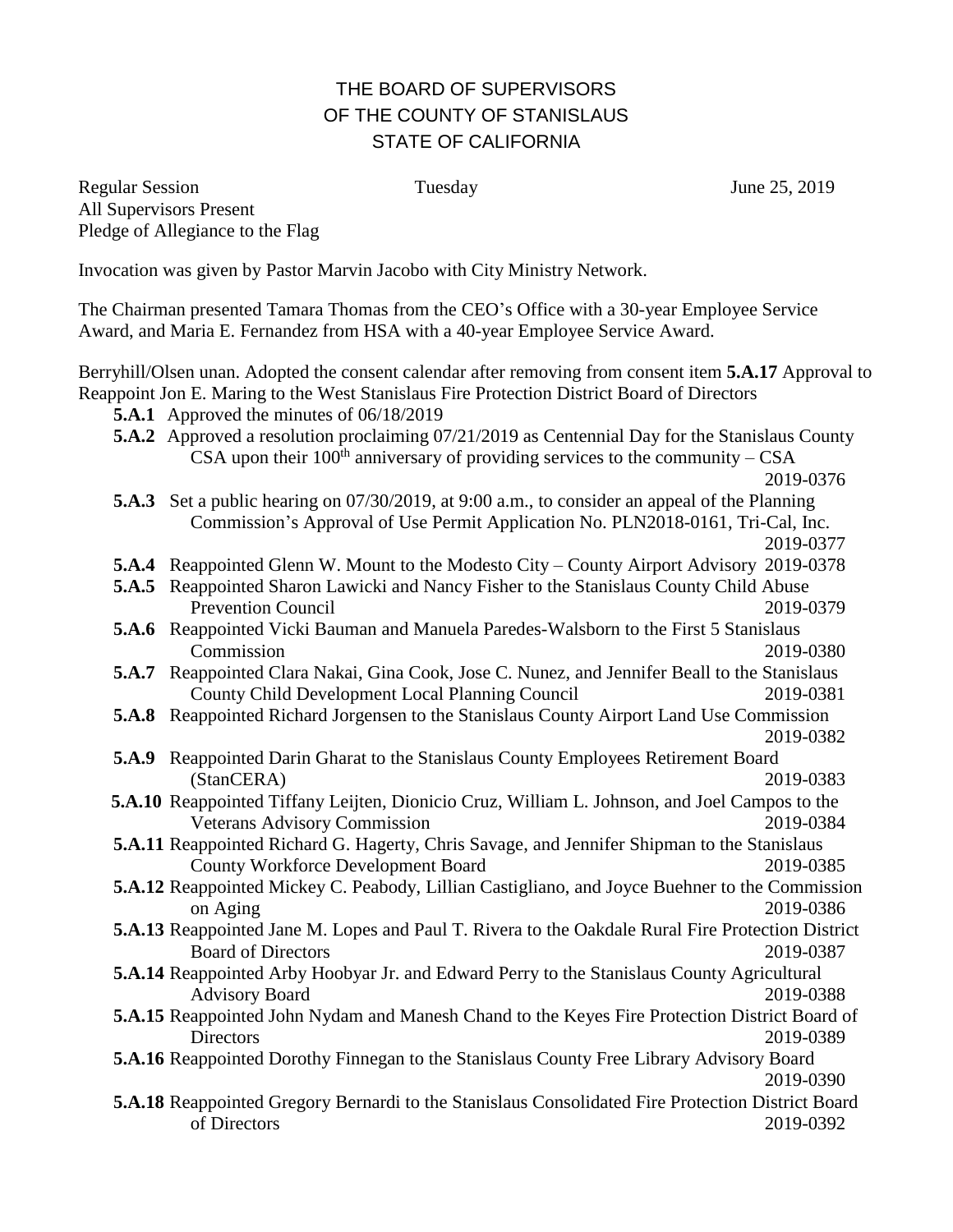|       | <b>5.A.19</b> Appointed Jonathan Goulding and Steven L. Stanfield to the Stanislaus Consolidated Fire<br>Protection District Board of Directors                                                                                                                                                                                                                  | 2019-0393                                                                                                                                                                   |  |
|-------|------------------------------------------------------------------------------------------------------------------------------------------------------------------------------------------------------------------------------------------------------------------------------------------------------------------------------------------------------------------|-----------------------------------------------------------------------------------------------------------------------------------------------------------------------------|--|
|       | 5.A.20 Appointed Gary Hampton to the Oakdale Rural Fire Protection District Board of Directors                                                                                                                                                                                                                                                                   | 2019-0394                                                                                                                                                                   |  |
|       | 5.A.21 Appointed Jeremy Damas to the Stanislaus County Local Task Force on Solid Waste<br>Management                                                                                                                                                                                                                                                             | 2019-0395                                                                                                                                                                   |  |
|       | <b>5.A.22</b> Appointed Brandi Loforti to the Agricultural Advisory Board                                                                                                                                                                                                                                                                                        | 2019-0396                                                                                                                                                                   |  |
|       | <b>5.B.1</b> Approved the 2019 agreement between the $38th$ District Agricultural Association – Stanislaus                                                                                                                                                                                                                                                       |                                                                                                                                                                             |  |
|       |                                                                                                                                                                                                                                                                                                                                                                  | County Fair Board and Stanislaus County for the Sheriff to provide security at the Fair;<br>and, authorized the CEO to sign the agreement on behalf of the County – Sheriff |  |
|       |                                                                                                                                                                                                                                                                                                                                                                  | 2019-0397                                                                                                                                                                   |  |
| 5.B.2 | Approved the agreement #18-10702 with the CA Department of Public Health for                                                                                                                                                                                                                                                                                     |                                                                                                                                                                             |  |
|       |                                                                                                                                                                                                                                                                                                                                                                  | implementing congenital syphilis prevention activities; and, authorized the HSA Managing                                                                                    |  |
|       | Director, or her designee, to sign the grant agreement and any subsequent amendments<br>$-$ HSA                                                                                                                                                                                                                                                                  | 2019-0398                                                                                                                                                                   |  |
| 5.B.3 | Approved the award of the agreements to Cerida Investment Corp., dba (doing business as),                                                                                                                                                                                                                                                                        |                                                                                                                                                                             |  |
|       | Answernet for the provision of emergency response after-hours phone services; and,                                                                                                                                                                                                                                                                               |                                                                                                                                                                             |  |
|       | authorized the CSA Director, or her designee, to sign the agreements, and any amendments                                                                                                                                                                                                                                                                         |                                                                                                                                                                             |  |
|       | to add services and payment for services up to \$50,000 per agreement, budget permitting,                                                                                                                                                                                                                                                                        |                                                                                                                                                                             |  |
|       | throughout the term of the agreements $-$ CSA                                                                                                                                                                                                                                                                                                                    | 2019-0399                                                                                                                                                                   |  |
| 5.B.4 | Approved the Internal Audit Division's Audit Schedule for FY 2019-2020 - Auditor-                                                                                                                                                                                                                                                                                |                                                                                                                                                                             |  |
|       | Controller                                                                                                                                                                                                                                                                                                                                                       | 2019-0400                                                                                                                                                                   |  |
| 5.B.5 | Authorized the Auditor-Controller's Office to issue checks totaling \$43,859.35 per the list of                                                                                                                                                                                                                                                                  |                                                                                                                                                                             |  |
|       | claims, attached to the agenda item, for excess proceeds submitted in accordance with<br>Revenue and Taxation Code Section 4675 – T/TC                                                                                                                                                                                                                           | 2019-0401                                                                                                                                                                   |  |
| 5.B.6 | Accepted the Stanislaus County Treasury Pool's April 2019 Monthly Investment Report as                                                                                                                                                                                                                                                                           |                                                                                                                                                                             |  |
|       | prepared by the Stanislaus County Treasurer-Tax Collector's Office and reviewed for                                                                                                                                                                                                                                                                              |                                                                                                                                                                             |  |
|       | conformity with the Stanislaus County Treasury Pool Investment Policy by the Treasurer-                                                                                                                                                                                                                                                                          |                                                                                                                                                                             |  |
|       |                                                                                                                                                                                                                                                                                                                                                                  | Tax Collector, and distributed to the Stanislaus County Treasury Pool Oversight                                                                                             |  |
|       |                                                                                                                                                                                                                                                                                                                                                                  | Committee; and, authorized the Chairman to sign on behalf of the Board that the report has                                                                                  |  |
|       | been reviewed and accepted – T/TC                                                                                                                                                                                                                                                                                                                                | 2019-0402                                                                                                                                                                   |  |
| 5.B.7 | Authorized the DA to apply for, and accept if awarded, a grant from the CA Department of                                                                                                                                                                                                                                                                         |                                                                                                                                                                             |  |
|       | Insurance Fraud Division in the amount of \$212,880 for the District Attorney's Office<br>Automobile Insurance Fraud Program; adopted a formal resolution, as required by the CA<br>Department of Insurance to receive the grant; authorized the DA to sign any documents<br>related to the grant, including any agreement amendments and extensions, during the |                                                                                                                                                                             |  |
|       |                                                                                                                                                                                                                                                                                                                                                                  |                                                                                                                                                                             |  |
|       |                                                                                                                                                                                                                                                                                                                                                                  |                                                                                                                                                                             |  |
|       |                                                                                                                                                                                                                                                                                                                                                                  |                                                                                                                                                                             |  |
|       | program period, if awarded; and, amended the Salary and Position Allocation to delete one                                                                                                                                                                                                                                                                        |                                                                                                                                                                             |  |
|       | Paralegal III position from the Automobile Insurance Fraud Program Legal Budget                                                                                                                                                                                                                                                                                  |                                                                                                                                                                             |  |
|       | effective the first pay period following the Board's approval – DA                                                                                                                                                                                                                                                                                               | 2019-0403                                                                                                                                                                   |  |
| 5.B.8 | Accepted the Stanislaus County Treasury Pool's May 2019 Monthly Investment Report as                                                                                                                                                                                                                                                                             |                                                                                                                                                                             |  |
|       | prepared by the Stanislaus County Treasurer-Tax Collector's Office and reviewed for                                                                                                                                                                                                                                                                              |                                                                                                                                                                             |  |
|       | conformity with the Stanislaus County Treasury Pool Investment Policy by the Treasurer-                                                                                                                                                                                                                                                                          |                                                                                                                                                                             |  |
|       | Tax Collector, and distributed to the Stanislaus County Treasury Pool Oversight<br>Committee; and, authorized the Chairman to sign on behalf of the Board that the report has                                                                                                                                                                                    |                                                                                                                                                                             |  |
|       | been reviewed and accepted $- T/TC$                                                                                                                                                                                                                                                                                                                              | 2019-0404                                                                                                                                                                   |  |
|       |                                                                                                                                                                                                                                                                                                                                                                  |                                                                                                                                                                             |  |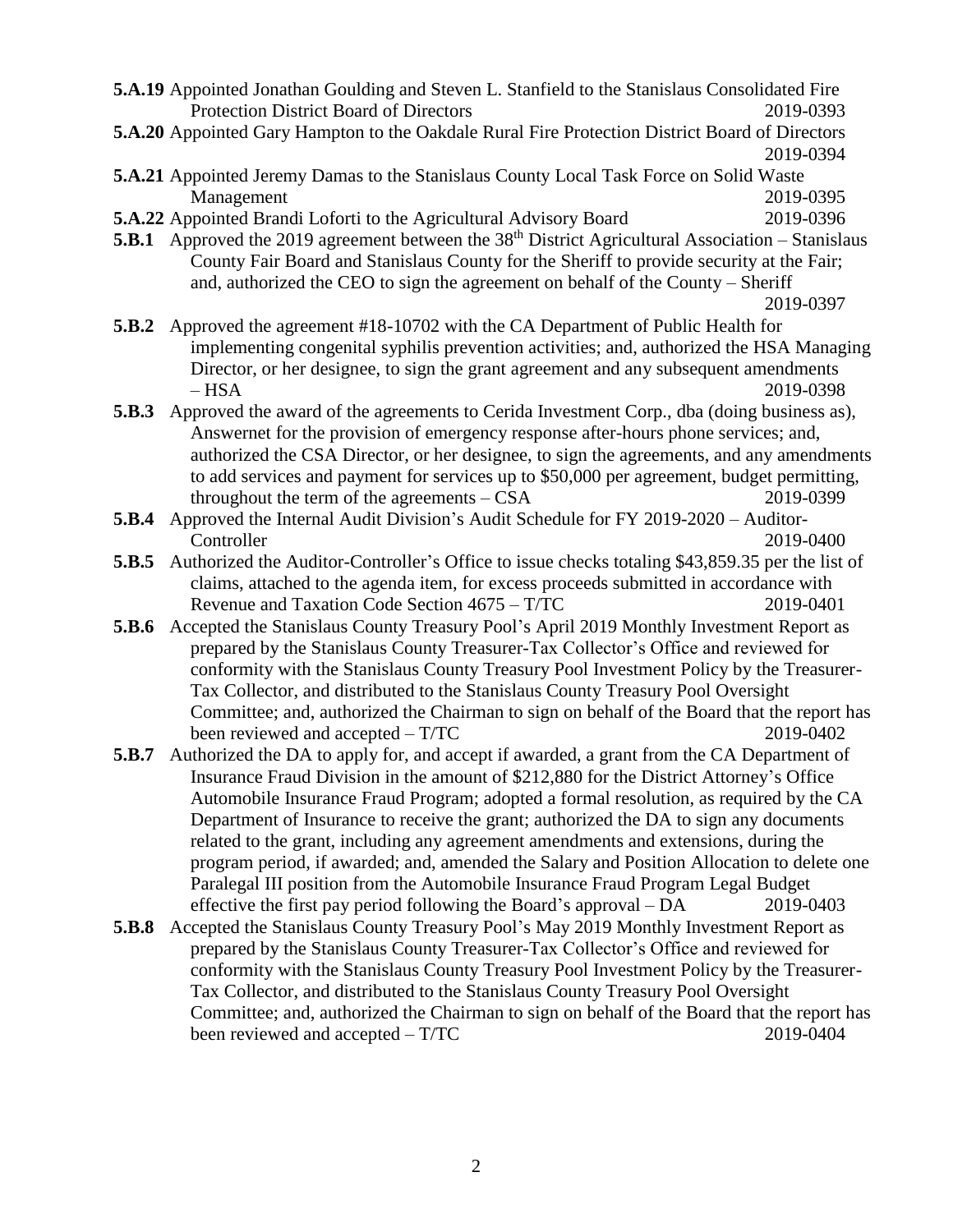- **5.B.9** Approved amending the current MOU with the CA Department of State Hospitals, for an additional term of 07/01/2019 through 06/30/2020; authorized the BHRS Director, or designee, to sign the amendment to the MOU with the CA Department of State Hospitals; approved the Participation Agreement with the CA Mental Health Services Authority for a term of 07/01/2019 through 06/30/2020; and, authorized the BHRS Director, or designee, to sign the Participation Agreement with the CA Mental Health Services Authority – BHRS 2019-0405
- **5.B.10** Approved Amendment No. 1 to the Master Agreement with Pride Industries for Contract Janitorial Services at County-Occupied Buildings Services to adjust the not-to-exceed contract amount from \$4,659,300 to \$5,913,659 through 06/30/2020; and, authorized the Purchasing Agent to sign the amendment, and any subsequent amendments to the agreement on behalf of the County – GSA 2019-0406
- **5.B.11** Adopted the revised 2019 Purchasing Policies and Procedures Manual, effective 07/01/2019 – GSA 2019-0407
- **5.B.12** Approved the discharge of accountability for 187,235 uncollectible accounts in the Treasurer-Tax Collector Revenue Recovery Division for the county department, city, and court accounts totaling \$55,607,059.91, attached to the agenda item; and, authorized the Treasurer-Tax Collector Revenue Recovery Division to take all necessary and appropriate action to be discharged from the accountability of account – T/TC 2019-0408
- **5.B.13** Accepted the Stanislaus County Treasury Pool Investment Policy, to be effective 07/01/2019; and, delegated the Stanislaus County Treasurer the authority to invest funds as indicated in the policy, as well as the authority to invest any other funds under the County control  $- T/TC$  2019-0409
- **5.B.14** Authorized the continuation of the Crisis Intervention Program (CIP) for children and adolescents through 06/30/2021, as BHRS continues to evaluate program experience, data, outcomes, and explores alternatives to acute psychiatric hospitalization – BHRS

2019-0410

- **5.B.15** Approved the award of a Master Agreement with the certified public accounting firm of Clifton Larson Allen LLP for County-wide audit services for the FY ending 06/30/2019; and, authorized the Purchasing Agent to execute the Master Agreement, projects and any amendments thereto – Auditor-Controller 2019-0411
- **5.B.16** Reviewed and accepted the Comprehensive Economic Development Strategy as submitted by the Stanislaus County Economic Development Action Committee as part of the U.S. Economic Development Administration (EDA) requirement for application for Federal EDA grant funding – CEO 2019-0412
- **5.B.17** Approved to award an agreement with Children's Crisis Center of Stanislaus County for the provision of supervised visitation and visitation center services, as a result of an RFP process for services; and, authorized the CSA Director, or her designee, to sign the agreement, and any amendments up to \$100,000 per year for the term of the agreement  $-CSA$  2019-0413
- **5.B.18** Approved an amendment to the current agreement with DMC for Inpatient Psychiatric Services to extend the agreement by six months, from 07/01/2019 through 12/31/2019; and, authorized the BHRS Director, or designee, to finalize and execute the amendment to extend the current agreement for Inpatient Psychiatric Services with DMC from 07/01/2019 through 12/31/2019 – BHRS 2019-0414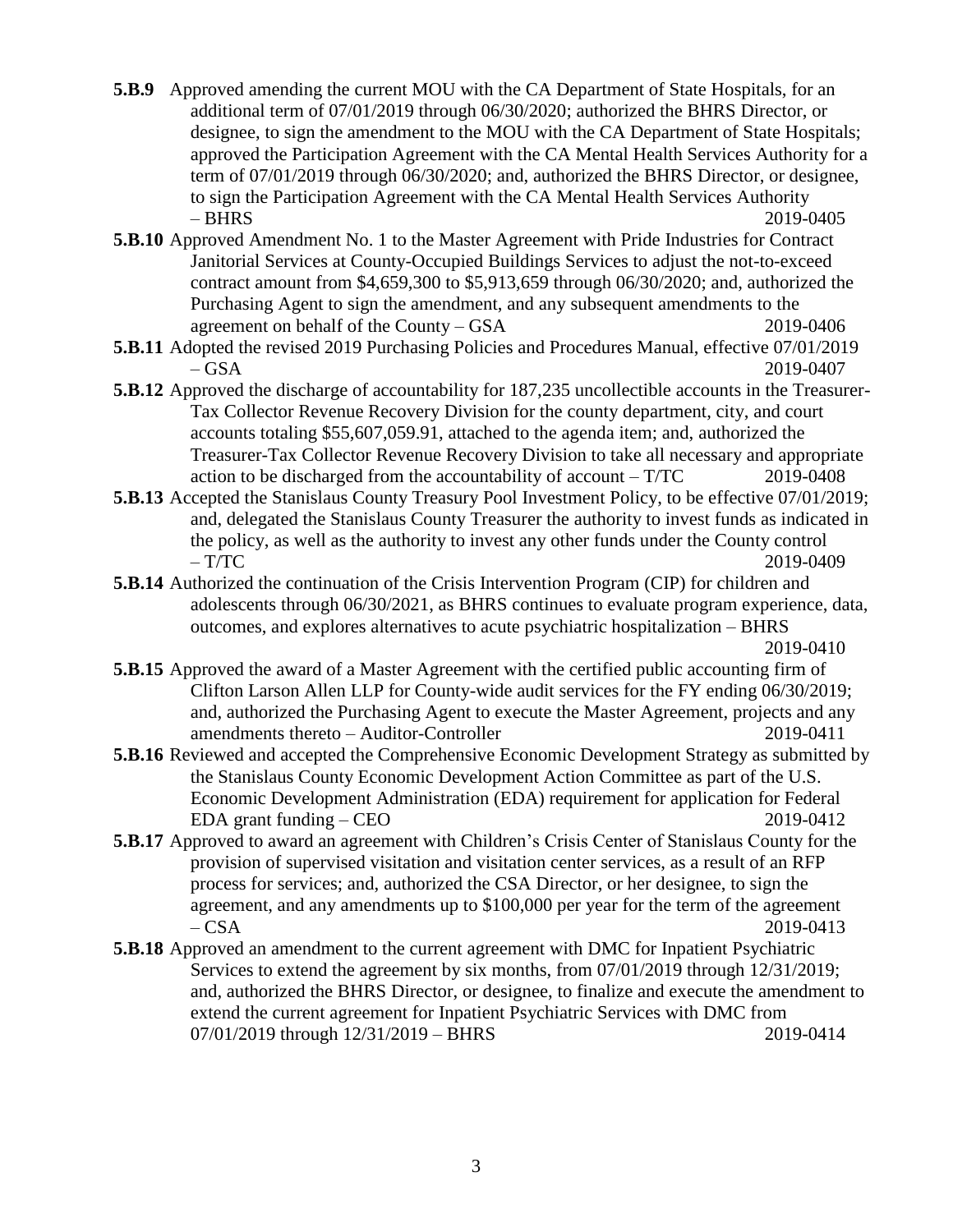- **5.B.19** Approved the award of a Professional Services Agreement to Hellmuth, Obata & Kassabaum, Inc., of San Francisco, CA for the Stanislaus County Public Safety Center Life Safety Systems Upgrades Project; authorized the Project Manager to execute the agreement and initiate the first phase of the project; systems evaluation for a cost not to exceed \$60,000 using previously approved funds in the project budget; and, authorized the Project Manager to negotiate and sign contracts, work authorizations and purchase orders, as long as they are within the approved budget, for professional services needed in this phase of the project – CEO  $2019-0415$
- **5.B.20** Approved agreements for AAA for FY 2019-2010 for: a) Catholic Charities Inc, of Modesto, CA for: Homemaker Services; Elder Abuse Prevention; and, Long-Term Care Ombudsman Program; b) Healthy Aging Association Inc., of Modesto, CA for: Health Promotion Programs; c) Senior Advocacy Network Inc., of Modesto, CA for: Senior Legal Services Program; and, authorized the Purchasing Agent, or his designee, to sign the agreements and any subsequent amendments – Aging and Veterans Services 2019-0416
- **5.B.21** Adopted the 2019-2020 Stanislaus County Fire Authority Business Plan and Fire Prevention Expansion Plan; authorized the Stanislaus County Fire Warden to take appropriate actions necessary, including signing and executing contracts, to implement the 2019-2020 Fire Authority Business Plan and Fire Prevention Expansion Plan; authorized the Fire Warden to make any necessary adjustments required to implement the approved Fire Prevention Expansion Plan; directed the Auditor-Controller to increase appropriations and estimated revenue in FY 2019-2020, as detailed in the budget journal, attached to the agenda item; and, amended the Salary and Position Allocation Resolution to reflect the recommended changes as outlined in the Staffing Impacts section of the agenda item – OES

DF-20-B-5 2019-0417

**5.B.22** Introduced and waived the first reading of Ordinance C.S. 1243 amending Title 3 of the Stanislaus County Code Relating to Personnel Policies and approval of the Amended Stanislaus County Personnel Policy Manual Tab 7 – Post-Offer/Pre-Placement Drug Testing and Medical Screening Policy; approved the amended Stanislaus County Personnel Policy Manual Tab 7 – Post-Offer/Pre-Placement Drug Testing and Medical Screening Policy; and, authorized the Human Resources Director, or designee, to approve future changes to the Policy and Job Classification Matrix to maintain alignment with best practices and legal considerations – CEO-Risk Management ORD-56-K-1 2019-0418

- **5.B.23** Approved the Loan Disbursement Agreement/Promissory Note of \$326,891 with the Housing Authority of Stanislaus County for the housing units in the No Place Like Home (NPLH) Competitive Project; and, authorized the BHRS Director, or designee, to sign the agreement and Promissory Note with the Housing Authority of Stanislaus County – BHRS 2019-0419
- **5.B.24** Adopted the recommended decision of the Nuisance Abatement Hearing Board regarding the property at 5013 Solero Way, Salida, CA No. 18-0119, as set forth in Attachment 1, attached to the agenda item – DER 2019-0420
- **5.B.25** Approved the agreements with Nirvana Alcohol and Drug Treatment Program and Valley Recovery Resources, doing business as (dba), Redwood Family Treatment Center to provide substance use disorder services; and, authorized the BHRS Director, or his designee, to sign the agreements in the amounts of \$2,304,624 and \$804,122, respectively, for a term of 07/01/2019 through 06/30/2020 – BHRS 2019-0421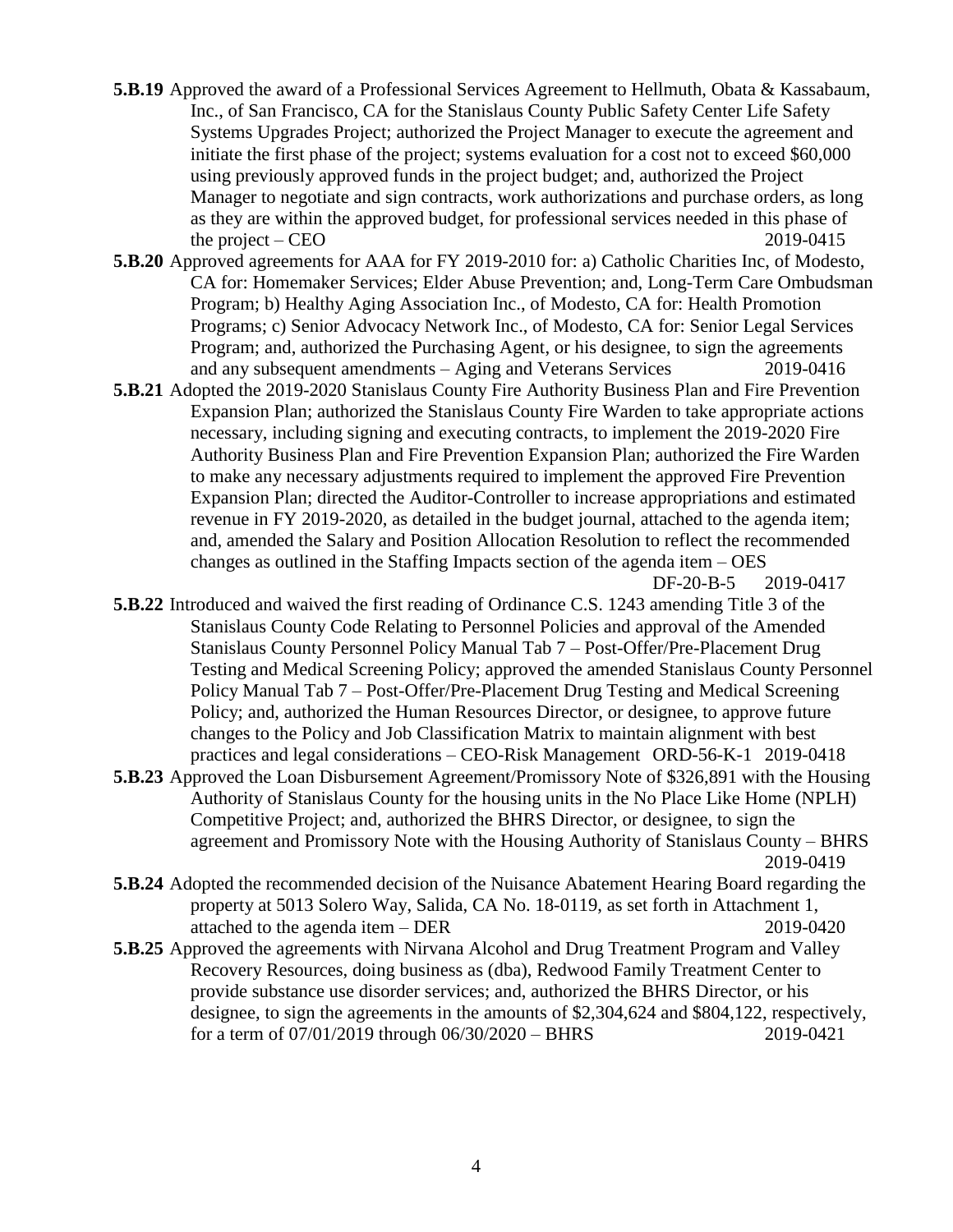- **5.B.26** Approved agreements for on-call code review services and on-call estimating services to support the County's Capital Projects efforts with: a) Cumming Construction Management, Inc., of San Francisco, CA; b) MicroEstimating, Inc., of San Francisco, CA; c) Sierra West Consulting Group, Inc., of Sacraments, CA; approved agreements for on-call code review services to support the County's Capital Projects efforts with: a) Bureau Veritas North America Inc., of Sacramento, CA; b) Interwest Consulting Group of Roseville, CA; and, authorized the Chief Operations Officer to execute the on-call agreements – CEO 2019-0422
- **5.B.27** Approved the renewal amendment to the provider agreement with Telecare Corporation to operate the Psychiatric Health Facility and Crisis Stabilization Unit for FY 2019-2020 in the amount of \$6,979,578; approved the lease agreement for the Psychiatric Health Facility and the license agreement for the Crisis Stabilization Unit with Telecare Corporation for FY 2019-2020; authorized the BHRS Director, or his designee, to sign the renewal amendment to the provider agreement, lease agreement and license agreement with Telecare Corporation for the term of 07/01/2019 through 06/30/2020; and, authorized the BHRS Director, or his designee, to sign amendments to the Psychiatric Health Facility and Crisis Stabilization Unit agreement to add services and payment for services up to \$200,000, budget permitting, for the term of 07/01/2019 through 06/30/2020 – BHRS 2019-0423
- **5.B.28** Appointed Sarah Collins to the position of Associate Civil Engineer at step five of the position at an annual salary of \$101,961.60 – PW 2019-0424
- **5.B.29** Set a public hearing on 07/30/2019 at the 9:00 a.m. Board meeting to introduce and waive the first reading of an ordinance to establish new fees for the Stanislaus Veterans Center; and, authorized the Clerk to publish the notice as required by  $law - CEO$
- ORD-56-K-2 2019-0425 **5.C.1** Set a public hearing on 07/30/2019 at the 9:00 a.m. meeting regarding Budget Year 2019-2020 assessments for the various County Service Areas, Landscape Assessment District and Landscape and Lighting Districts shown on Exhibit "A", attached to the agenda item; and, directed the Clerk to publish notices of such hearings pursuant to Section 6066 of the Government Code – PW 2019-0426
- **5.D.1** Set a public hearing on 07/16/2019, at the 6:30 p.m. meeting, to consider the Planning Commission's recommendation for approval of Use Permit and Development Agreement Application No. PLN2018-0114, Central Valley Growers, LLC – Howard Road, request to establish a commercial cannabis cultivation business, located at 3501 Howard Road, between CA Interstate 5 and CA Highway 33, in the Westley area; and, authorized the Clerk to publish a notice of public hearing as required by law – Planning

ORD-56-K-3 2019-0427

**5.D.2** Set a public hearing for 07/16/2019, at the 6:30 p.m. meeting, to consider the Planning Commission's recommendation for approval of Rezone and Application No. PLN2018- 0067, Modified Enterprises, LLC, a request to change the zoning designation of 1.01-acre parcel to a new Planned Development to allow for light industrial, commercial, and office uses, located at 4847 Kiernan Court, north of the Highway 99 and Kiernan Avenue Interchange, in the Community of Salida, and adoption of a Negative Declaration; and, authorized the Clerk to publish a notice of public hearing as required by law – Planning ORD-56-L-1 2019-0428

Olsen/Chiesa (4-0)(Withrow Abstained) **5.A.17** Reappointed John E. Maring to the West Stanislaus Fire Protection District Board of Directors to three-year term ending  $06/30/2022$  2019-0391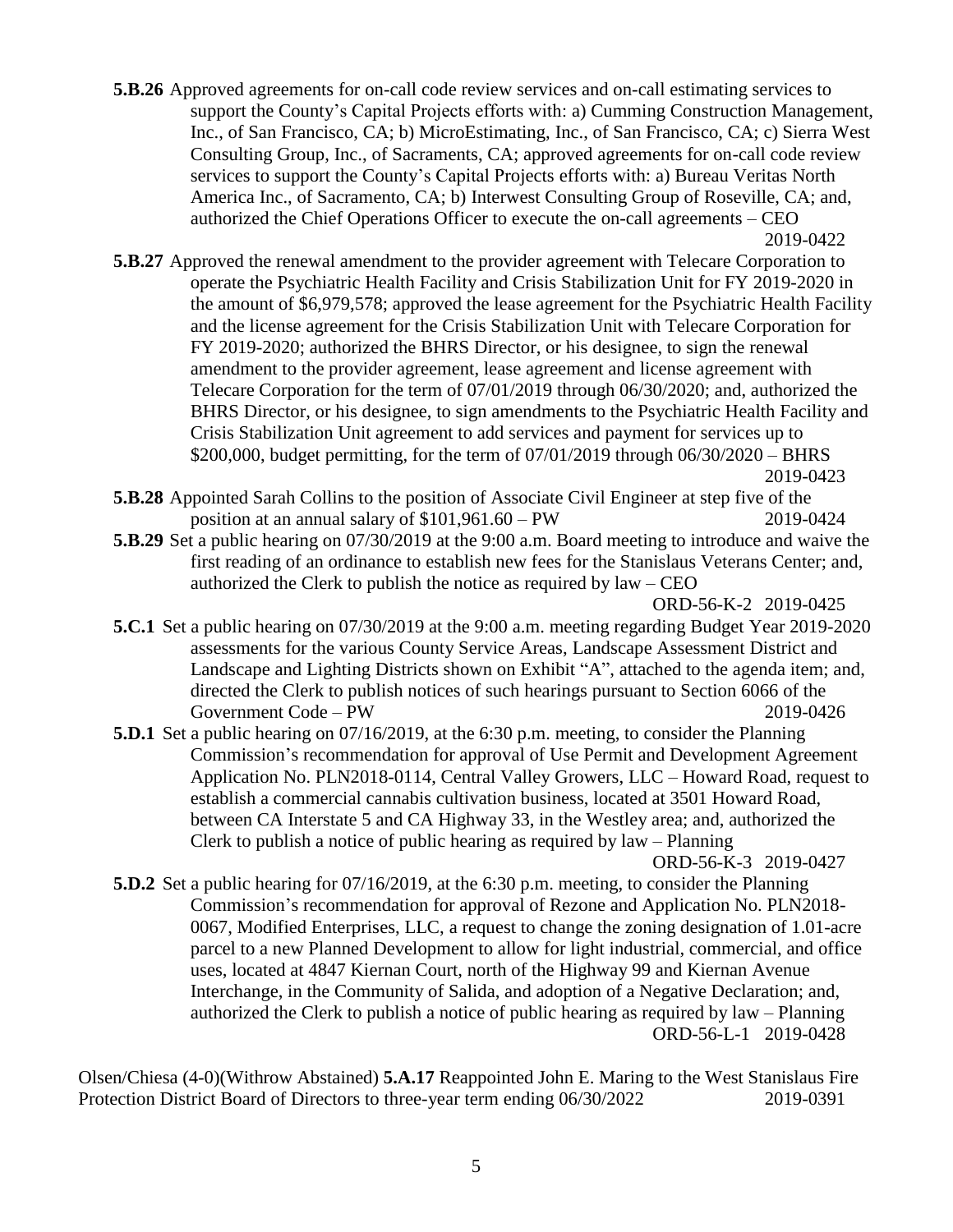Olsen/DeMartini unan. **6.1** Conducted a public hearing to consider adjustments to the Stanislaus County Franchise Maximum Rates for solid waste collection services; and, approved the proposed adjustments to Stanislaus County Franchise Maximum Rates for solid waste collection services in Franchise Areas 1, 2, 3, and 4 – DER 2019-0429

Chiesa/Berryhill unan. **6.2** Conducted a public hearing to consider the Planning Commission's recommendation for approval of Use Permit and Development Agreement Application No. PLN2018- 0166, JDI Farms Inc., request to operate a mixed-light commercial cannabis cultivation and nursery business, located at 1631 Fig Avenue, between Sycamore and Elm Avenues, in the Patterson area; finds that no further analysis under CEQA is required pursuant to CEQA Guidelines Section 15183 (Consistency with a General Plan, Community Plan or Zoning for which an EIR was prepared), on the basis of the whole record, including any comments received in response to the Environmental Review Referral; ordered the filing of a Notice of Determination with the Stanislaus County Clerk-Recorder's Office pursuant to Public Resources Code Section 21152 and CEQA Guidelines Section 15075; finds that: (a) The establishment, maintenance, and operation of the proposed use or building applied for is consistent with the General Plan and will not, under the circumstances of the particular case, be detrimental to the health, safety, and general welfare of persons residing or working in the neighborhood of the use and that it will not be detrimental or injurious to property and improvements in the neighborhood or to the general welfare of the County; (b) That a waiver or reduction of setback requirements of County Code Section 6.78.120(A)(6) will not result in the material detriment to the welfare or the property of persons located in the vicinity as a result of the project development; (c) The alternative to the Agricultural Buffer Standards applied to this project provides equal or greater protection than the existing buffer standards; finds that the Development Agreement: (a) Is consistent with the General Plan and any applicable specific plan; (b) Is compatible with the uses authorized in, and the regulations prescribed for, the land use district in which the real property is or will be located; (c) Is in conformity with and will promote public convenience, general welfare, and good land use practice; (d) Will not be detrimental to health, safety, and general welfare; (e) Will not adversely affect the orderly development of property or the preservation of property values; (f) Will promote and encourage the orderly development of the proposed project by providing a greater degree of requisite certainty; approved Use Permit and Development Agreement Application No. PLN2018-0166 – JDI Farms Inc., subject to the Conditions of Approval, attached to the agenda item; authorized the Chairman to execute the Development Agreement, attached to the agenda item; and, introduced, waived the reading, and adopted ordinance C.S. 1241 for the approved Development Agreement – Planning ORD-56-J-1 2019-0430 2019-0431

Chiesa/Olsen (4-1)(DeMartini opposed) unan. **6.3** Conducted a public hearing to consider the Planning Commission's recommendation for denial of Use Permit and Development Agreement application No. PLN2018-0117, The Honest Choice, located at 4701 Main Street, Suite D, between San Joaquin and Alameda Avenues, in the Community of Denair, finds that no further analysis under CEQA is required pursuant to CEQA Guidelines Section 15183 (Consistency with a General Plan or Zoning), on the basis of the whole record, including any comments received in response to the Environmental Review Referral; ordered the filing of a Notice of Determination with the Stanislaus County Clerk-Recorder's Office pursuant to Public Resources Code Section 21152 and CEQA Guidelines Section 15075; finds that: (a) The establishment, maintenance, and operation of the proposed use or building applied for is consistent with the General Plan and will not, under the circumstances of the particular case, be detrimental to the health, safety, and general welfare of persons residing or working in the neighborhood of the use and that it will not be detrimental or injurious to property and improvements in the neighborhood or to the general welfare of the County; (b) A waiver or reduction of setback requirements of County Code Section 6.78.120(A)(6) will not result in the material detriment to the welfare or the property of persons located in the vicinity as a result of the project development; finds that the Development Agreement: (a) Is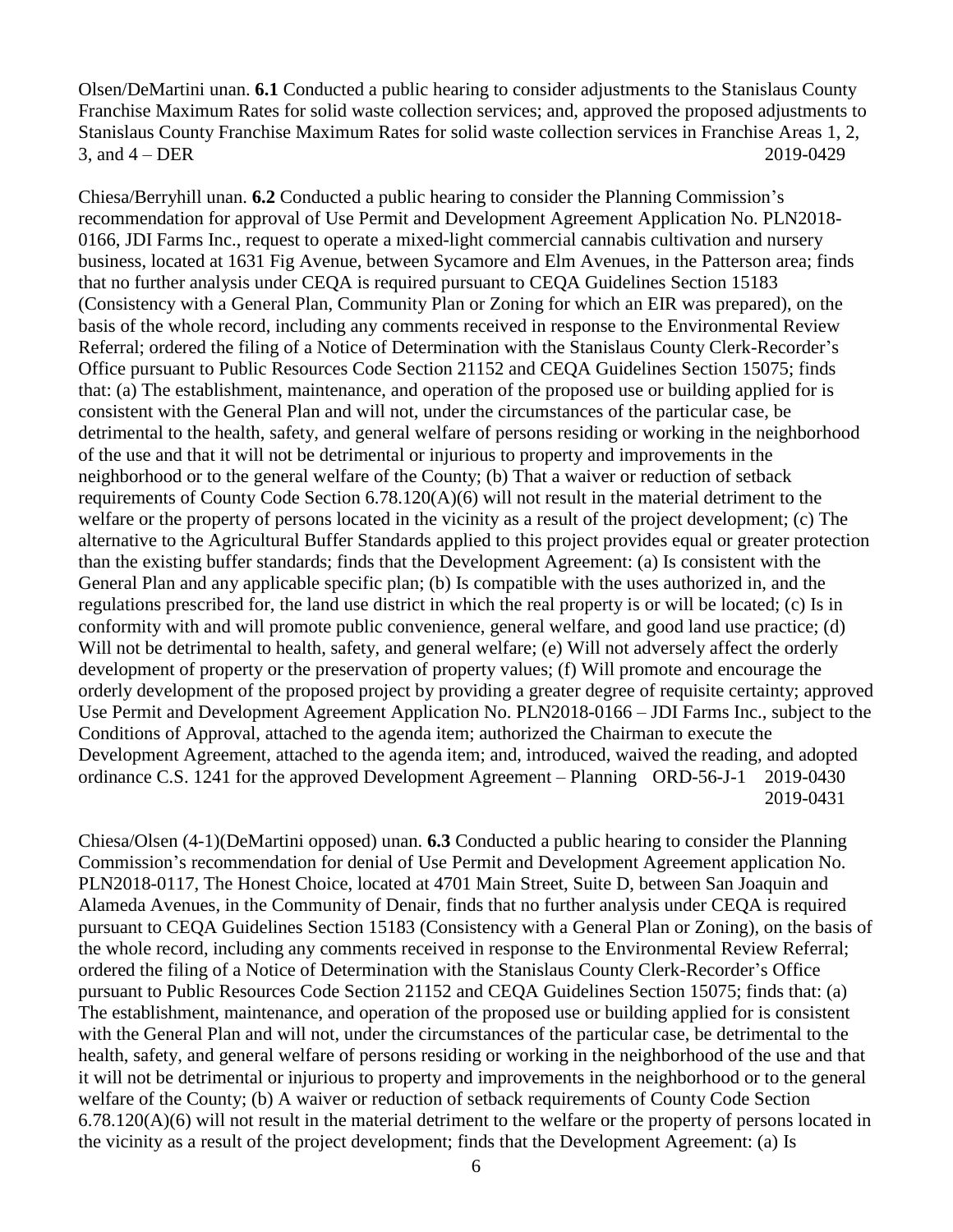consistent with the General Plan and any applicable specific plan; (b) Is compatible with the uses authorized in, and the regulations prescribed for, the land use district in which the real property is or will be located; (c) Is in conformity with and will promote public convenience, general welfare, and good land use practice; (d) Will not be detrimental to health, safety, and general welfare; (e) Will not adversely affect the orderly development of property or the preservation of property values; (f) Will promote and encourage the orderly development of the proposed project by providing a greater degree of requisite certainty; (g) Waiver to the setback requirement of County Code Section 6.78.120(A)(7) as outlined in Attachment D – Operating Conditions of the Development Agreement, attached to the agenda item, is consistent with General Plan and any applicable specific plan; approved Use Permit Application No. PLN2018-0117 – The Honest Choice, subject to the Conditions of Approval, attached to the agenda item, from the 05/02/2019 Planning Commission Staff Report; authorized the Stanislaus County Chairman to execute the Development Agreement, attached to the agenda item; and, introduced, waived the reading, and adopted ordinance C.S. 1242 for the approved Development Agreement – Planning ORD-56-J-2 2019-0432 2019-0433

DeMartini/Berryhill unan. **7.1** Approved an agreement with Perry & Associates for Indigent Defense Legal Assignment and Oversight Services for cases in which the Public Defender is unable to provide representation due to a conflict of interest; and, authorized the CEO to execute the agreement with Perry & Associates for the period of  $07/01/2019$  through  $06/30/2022$  in the amount of \$9,133,260 – CEO 2019-0434

Olsen/Berryhill unan. **7.2** Adopted the FY 2019-2020 Mental Health Services Act (MHSA) Annual Update and Three-Year Program and Expenditure Plan; authorized the BHRS Director to sign and submit the FY 2019-2020 MHSA Annual Update to the Mental Health Services Oversight and Accountability Commission (MHSOAC); and, authorized the Auditor-Controller, or designee to sign the MHSA Annual Update certifying that the fiscal requirements on the certification form have been met – BHRS 2019-0435

DeMartini/Chiesa unan. **7.3** Accepted and supported Mountain Valley Emergency Medical Services Agency's Award for 9-1-1 Emergency Ambulance Response and Transport Services to American Medical Response; and, accepted the update from Mountain Valley Emergency Medical Services regarding the Cumulative Response Compliance by Emergency Medical Services providers for April 2018 through March 2019 – HAS 2019 – 2019 – 2019 – 2019 – 2019 – 2019 – 2019 – 2019 – 2019 – 2019 – 2019 – 2019 – 2019 – 20

Olsen/Berryhill unan. **7.4** Approved the design bridging documents for the Empire Branch Library Project, as prepared by LDA Partners, Inc. and as recommended by the project team; **amended** the item to delete HCS Engineering, Inc. of Stockton, CA as a listed subconsultant on page 3 of the staff report; approved the recommended pre-qualification of the Roebbelen Contracting, Inc. and Dewberry Architects Inc., Design-Build team and key subconsultants, as amended, as a result of a Request for Statements of Qualifications process approved by the Board on 02/12/2019 for the Empire Branch Library Project; authorized the Design Build Team of Roebbelen Contracting Inc., and Dewberry Architects Incorporated to submit construction and pricing proposals for the project; authorized the Stanislaus County Library Director to submit a grant application and all related materials to the Sunlight Giving Foundation for the Empire Branch Library Project; and, authorized the Project Manager to negotiate and sign contracts, amendments, work authorizations, and purchase orders for professional services needed for this Project as long as they are within the project budget approved by the Board – CEO 2019-0437

**Corr 1** Acknowledged receipt of CSA's FY 2018-2019 Annual Self Evaluation Report of the Child Care and Development Alternate Payment Programs Stage 2 and 3 Contracts.